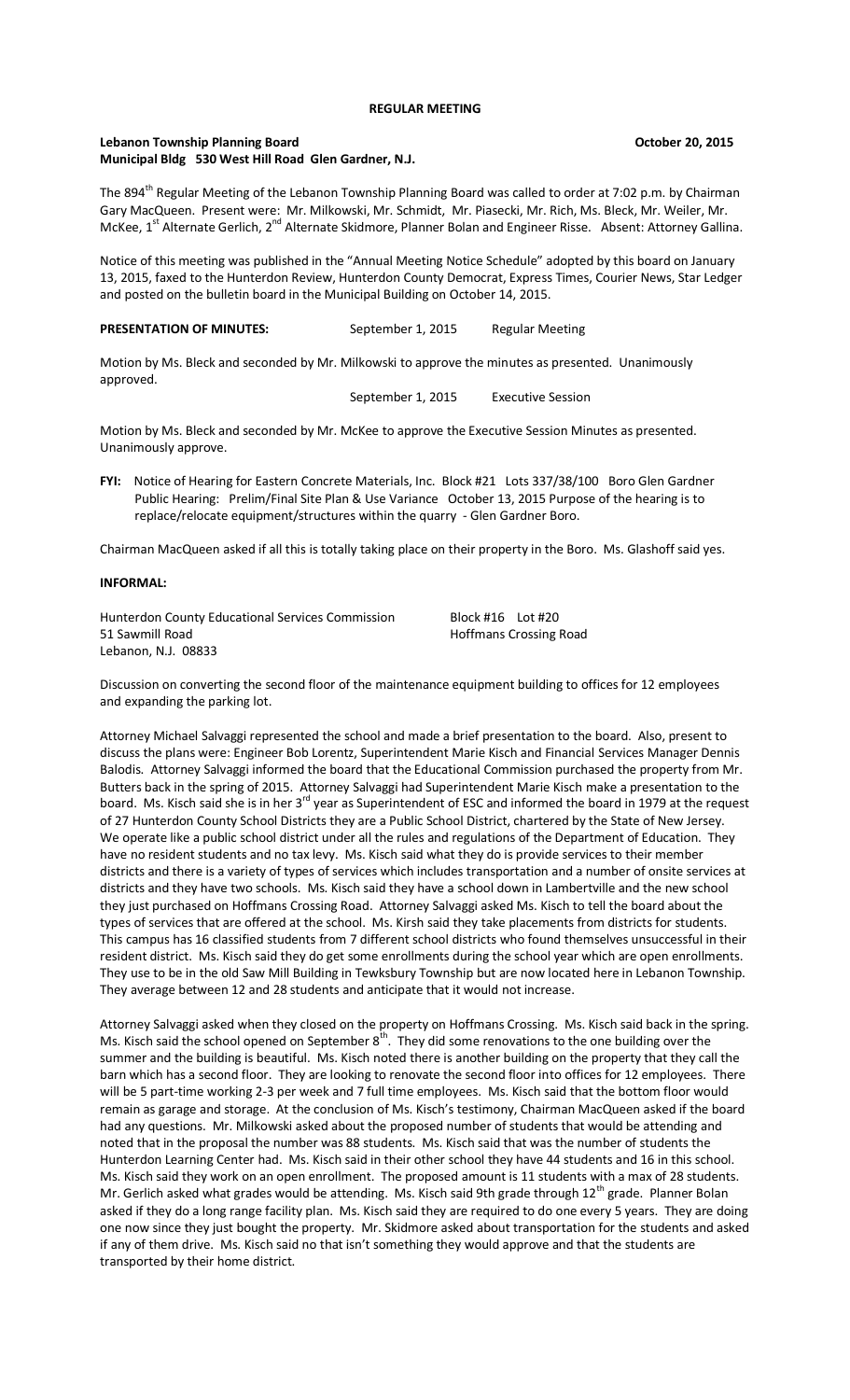## **Lebanon Township Planning Board October 20, 2015 Page 2**

At this time, Engineer Bob Lorentz gave testimony on behalf of the ESC. In referring to the plan, the barn in question is a long building. This is a multi-story building towards the eastern end by Hoffmans Crossing Road. It is approximately 2 ½ story barn type building. The western 2/3 is a 2 story structure with storage and garage type space on the lower level of the parking area which was referred to highlighted in grey on the plan. The second floor is an open area that is intended to be the office area for approximately 12 employees. The parking area can handle up to 17 parking spaces. There will also be some limited parking. This is a bank type building. They plan to use the existing graveled/paved area on the site. They may be some trimming on the lower end of the lot. There will be no expansion of the parking lot, as it is, there is enough parking for 17 plus vehicles. There are no deliveries being done on a regular basis to the office. If a special need arises there is a loading dock that is attached to the barn and can be accessed. The only grading they will need to do is over by the small parking area to construct a walk way. The drainage falls north to south, the access to this area is through Lockheed Drive past the school building and down an additional drive. There is also a drive that goes directly back out to Hoffmans Crossing Road. These drives consist of pavement and gravel.

Chairman MacQueen agreed there is a lot of parking available and also asked about the septic system. Engineer Lorentz said that the existing system was built by Jim Butters many years ago. Engineer Lorentz said he doesn't have much information on the septic system. Chairman MacQueen asked if the building is a wooden frame with the block being on the bottom portion of the building. Engineer Lorentz said yes. Chairman MacQueen asked about the egress and ingress. Engineer Lorentz said it is from Lockheed Drive. Mr. Milkowski said he is glad they are using the existing building without having to build a new one. Engineer Risse asked if there are any other buildings on the property. Ms. Kisch said there are two building over by the school. One is partially constructed, there's a residence and an Arts & Craft Building which is not being used. Chairman MacQueen asked if the Fire Tank was ever installed. Engineer Lorentz said yes. Planner Bolan asked if the Commission owned Lot 17. The response was yes. Planner Bolan asked if the driveway goes out onto lot 16 which is the Lockheed property. Engineer Lorentz said yes but they were not able to find any formal paperwork regarding it.

Attorney Salvaggi said if there are no recommendations regarding this project then they will be filing the paperwork for the permits. Attorney Salvaggi said since all the offices are over at the Sawmill property they are looking to start work as soon as possible to be able to have all the offices at the Hoffmans Crossing property. At this time Chairman MacQueen asked the board for their comments. The question was asked if it will be handicap accessible. The answer was yes. The overall consensus of the board was that it is a good plan and they are glad to see the building being used for offices and having everything at one location. Mr. Skidmore asked about the two story dwelling on the property. Ms. Kirsh said their plan is to eventually have a caretaker living in the house. In conclusion, the board was very happy with the plan and wished the applicant success with the school.

## **PRESENTATION OF BILLS & REPORT:**

|                       | Total: | \$3,803.35 |
|-----------------------|--------|------------|
| c. Bayer/Risse Engrs. |        | \$2,358.75 |
| b. Michael Bolan, PP  |        | \$1,154.60 |
| a. John Gallina, Esg. |        | \$290.00   |

Motion by Mr. Gerlich and seconded by Ms. Bleck to approve the bills for payment. Unanimously approved.

## **CORRESPONDENCE:**

- a. NJPO Newsletter
- b. Ltr from Engr Risse re: Muller Toyota Service Center
- c. Letter w/attachment from Adam Duckworth re: Ordinance 400-10D(3) Small Wind energy Systems

**The Chairman announced that the Board will go into Executive Session at this time and ask for a motion.** Motion by Ms. Bleck and seconded by Mr. Rich to have the Planning Board go into closed executive session at this time. Unanimously approved.

#### **RESOLUTION NO: 03-2015**

**WHEREAS,** Section 7(b) of the Open Public Meetings Act 1. 1975 c.231 NJSA 10:4-12(b)(8) permits the exclusion of the public from Planning Board meetings where certain matters are to be discussed; and

**WHEREAS,** the Open Public Meetings Act also recognizes exceptions to the right of the public to attend portions of such meetings; and

**WHEREAS,** the Lebanon Township Planning Board is desirous to meet to discuss potential litigation;

**WHEREAS,** the Lebanon Township Planning Board will reconvene in public session at the conclusion of the Executive Session;